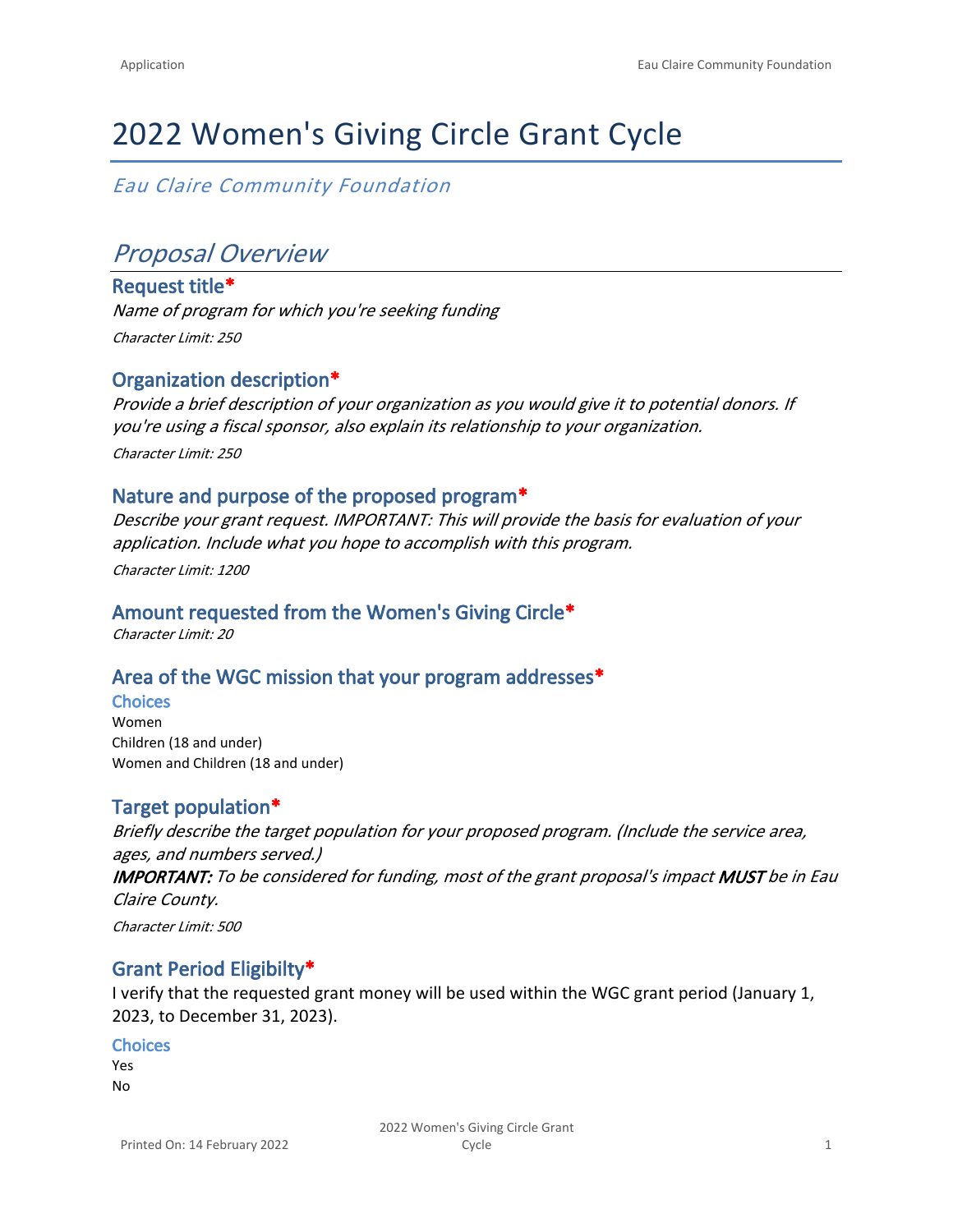## *Program Information*

## **1. Mission statement\***

*State the mission statement of your organization. Explain how this grant proposal helps your organization meet its mission.*

*Character Limit: 1600*

## **2. Community needs\***

*Identify what need(s) in the Eau Claire area your proposal addresses. Explain how you identified and documented this/these local need(s).*

*Character Limit: 1200*

## **3. Program differentiation\***

*Describe how the proposed program differs from other similar programs in the Eau Claire area. Explain how it will avoid duplicating the services other organizations offer.*

*Character Limit: 640*

## **4. Collaboration\***

*List other organizations (if any) that are collaborating on this program and describe their roles. If no collaboration is involved, explain why you believe your organization is capable of successfully implementing this program on its own.*

*Character Limit: 1200*

## **5. Timeline\***

*Provide the timeline for your proposed program. Use numbering to list the planning stages, tasks, and events in chronological order.* 

**REMINDER**: *WGC grant dollars can only be used from January 1, 2023, to December 31, 2023. Character Limit: 1500*

## **6. Program activities\***

*List up to three major program activities AND explain how they will help you accomplish the purpose of your program. Number each activity if you have more than one. Character Limit: 1200*

## **7. Program evaluation\***

*List up to three ways you can determine whether you accomplished the purpose of your program.* 

*Character Limit: 1200*

## **8. Program staffing\***

*Describe how your program will be staffed and managed. (Include both paid staff and volunteers.)*

*Character Limit: 600*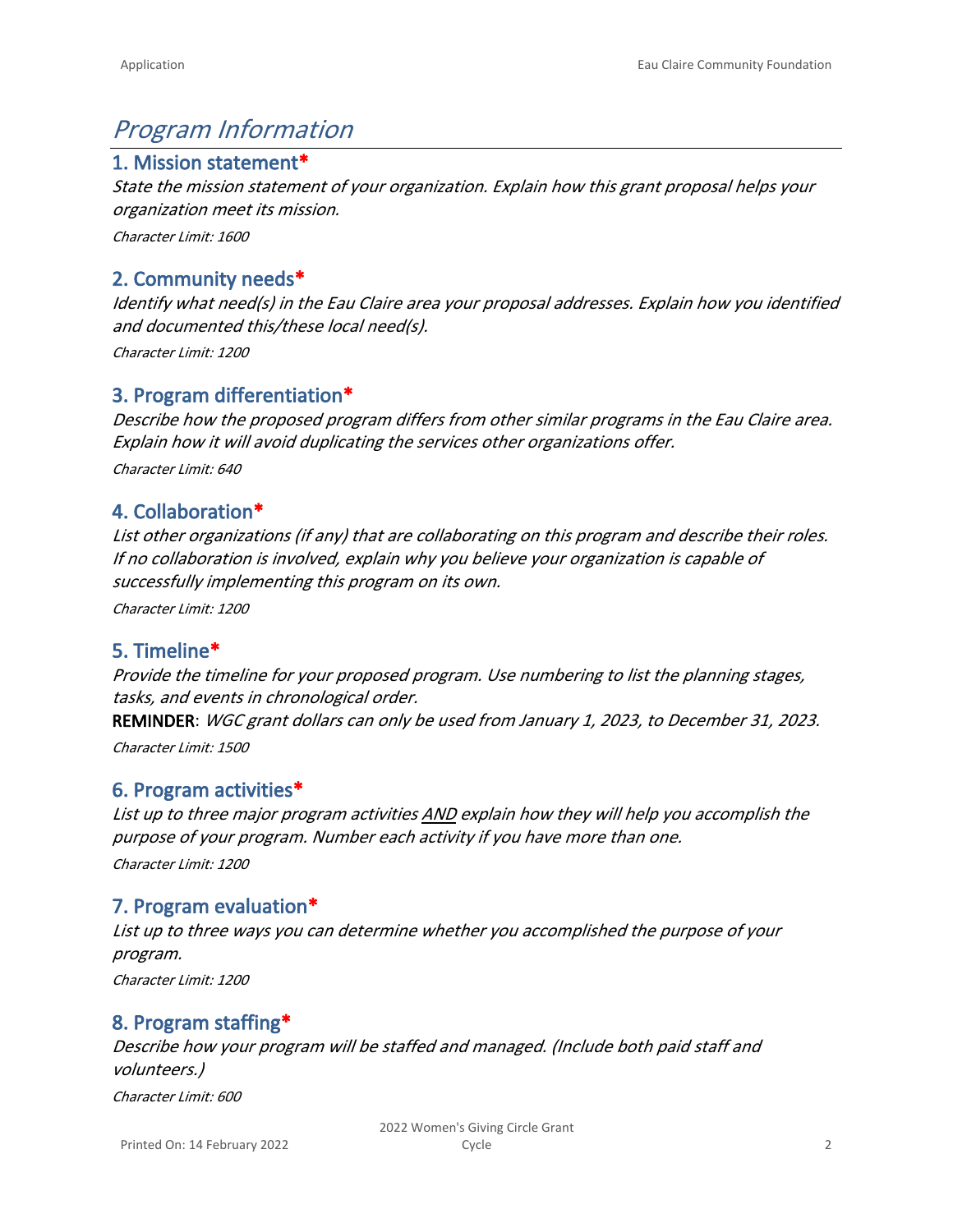## **9. Program impact\***

*Explain what impact and lasting effects your program would have on the target population. Character Limit: 600*

## **10. Women's Giving Circle mission\***

*Explain how your proposed program would further the mission of the Women's Giving Circle: To improve the quality of life for women and children (18 and under) in the greater Eau Claire area through collective philanthropy.*

*Character Limit: 1000*

## *Financial Information*

#### **WGC FUNDING**

Explain your requests for grant support in each budget category. **Enter \$0 for irrelevant budget items and NA for irrelevant text boxes.**

#### **1. Salary/Benefits\***

*How much grant support are you requesting for salaries and benefits? Character Limit: 20*

#### **Salary/benefits grant support\***

*If you're requesting grant support for this category, clearly explain how the dollars would be used. You MUST show that the salary is necessary for the program and not a regular operational expense.*

*Character Limit: 500*

#### **2. Contracted services\***

*How much grant support are you requesting for contracted services?* (*A contracted service is when a third party is under contract to perform a paid service for your organization.) Character Limit: 20*

#### **Contracted services grant support\***

*If you're requesting grant support for this category, clearly explain how the grant dollars would be used. Expenses MUST be necessary for implementing your program and not for general organization operations.* 

*Character Limit: 500*

## **3. Supplies/Advertising/Printing\***

*How much grant support are you requesting for supplies, advertising, and/or printing? Character Limit: 20*

Printed On: 14 February 2022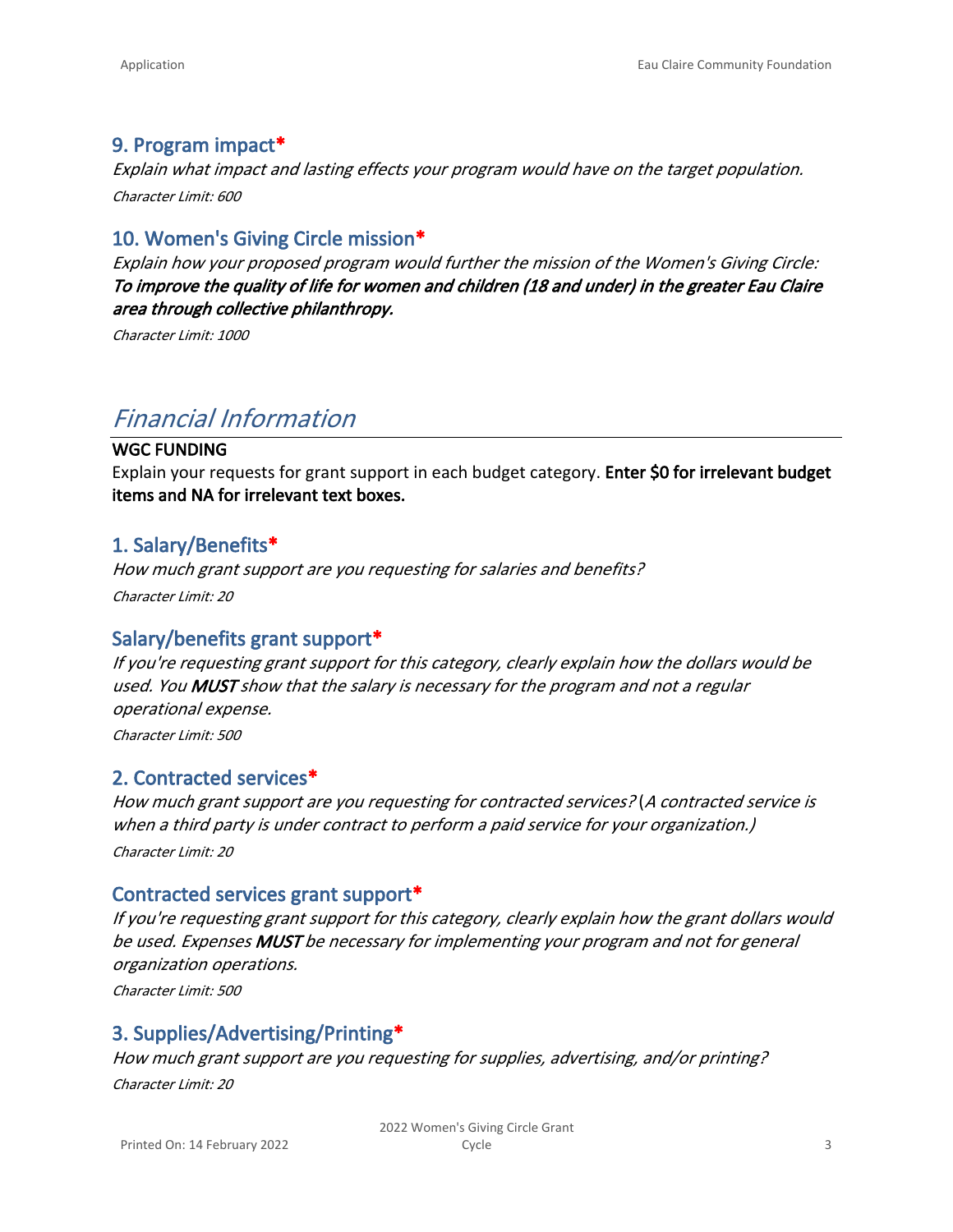## **Supplies/advertising/printing grant support\***

*If you're requesting grant support for this category, clearly explain how the grant dollars would be used. Any assets purchased with WGC grant dollars MUST be necessary for the program, not for general organization operations. Character Limit: 500*

## **4. Other Expenses\***

*How much grant support are you requesting for expenses not included in the preceding boxes? Character Limit: 20*

#### **Other expenses grant support\***

*If you're requesting grant support for this category, clearly explain how the grant dollars would be used. Character Limit: 500*

## **Total WGC Funding\***

*Amount of grant support you're requesting from the Women's Giving Circle. (This should be the sum of numbers 1-4, and it should equal what you entered in the "Amount requested from the Women's Giving Circle" box.)*

*Character Limit: 20*

#### **OTHER SOURCES OF SUPPORT**

#### **1. Agency Contribution\***

*What is the value of your organization's contributions to this program? Character Limit: 20*

#### **Explanation of agency contribution**

*Briefly explain how your organization plans to support this program (financial contribution, volunteer hours, etc.).*

*Character Limit: 1000*

#### **2. Other Contributions\***

*If you anticipate grant funding, in-kind contributions, or other support from individuals and organizations besides the Women's Giving Circle, estimate the amount. (In-kind contributions include services like printing, venue space, publicity, etc. that donors supply at no cost. If you're receiving in-kind contributions, estimate how much you would pay for them if they weren't donated and include that amount in this question total.)*

*Character Limit: 20*

#### **Explanation of other contributions**

*Briefly describe any other sources of support for your program.*

2022 Women's Giving Circle Grant Cycle **4** 

Printed On: 14 February 2022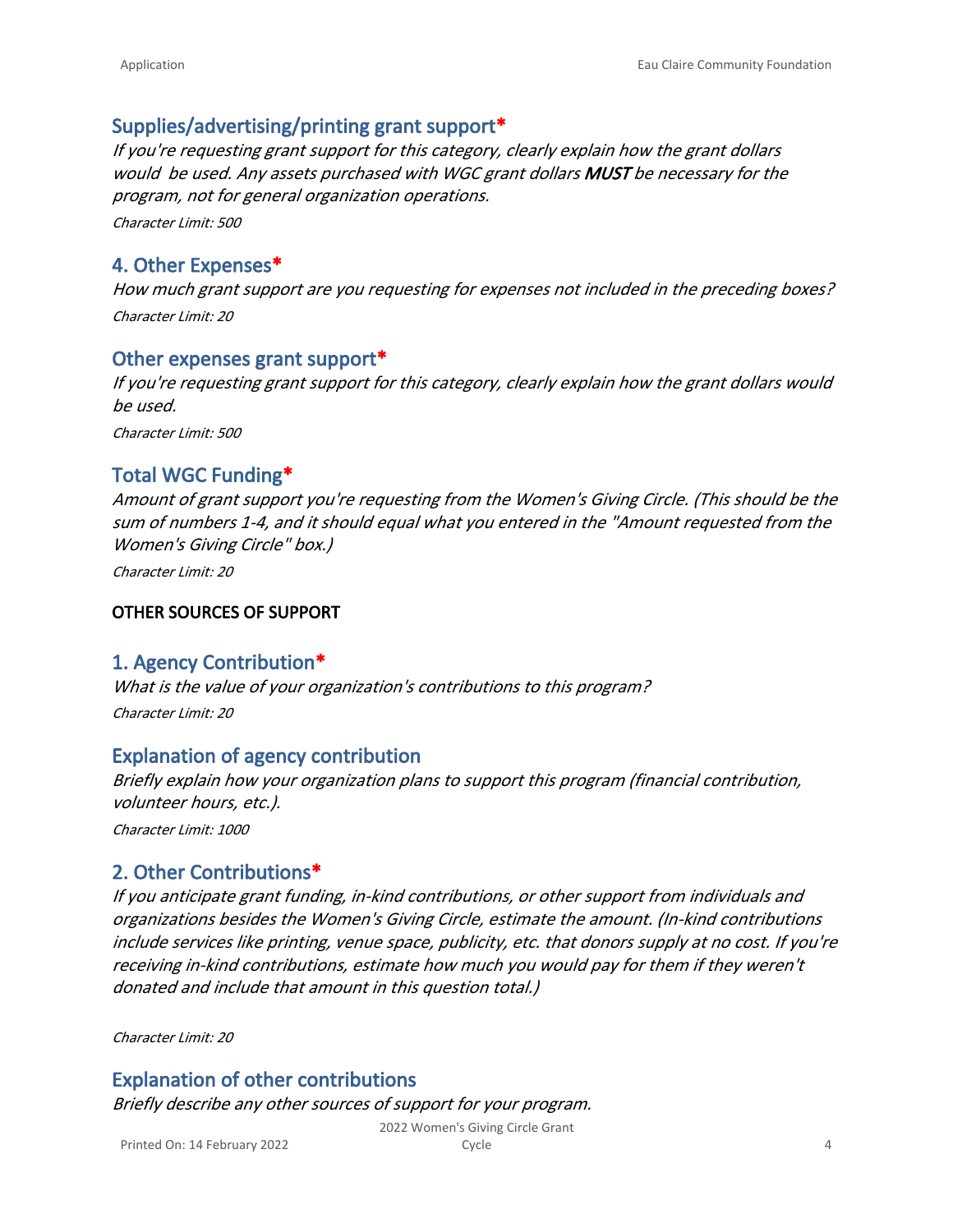#### *Character Limit: 1000*

#### **Total other sources of support\***

*Sum of numbers 1 and 2. Character Limit: 20*

#### **Total program cost\***

*Sum of the TOTAL WGC FUNDING and TOTAL OTHER SOURCES OF SUPPORT boxes.*

*Character Limit: 20*

#### **Previous WGC Grants**

*Please list the date(s), title(s), and grant amount(s) of any WGC grants your organization has received in the past three years. Character Limit: 500*

## *Additional Organization Information*

## **Application Eligibility\***

I have read and understood the WGC grant eligibility requirements (listed in the [Grantmaking](https://eccfwi.org/wp-content/uploads/2021/03/2021-Grant-Writing-Guidelines.pdf)  [Guidelines](https://eccfwi.org/wp-content/uploads/2021/03/2021-Grant-Writing-Guidelines.pdf) document), and I verify that my organization and grant proposal meet all of these requirements.

#### **Choices**

Yes No

#### **Year of your organization's incorporation**

*Character Limit: 5*

## **Is your organization's name the same as on the IRS letter provided in the File Uploads section?\***

Check "no" if your organization is currently operating under a different name or if you're using a fiscal sponsor and providing that organization's tax-exempt information.

**Choices**

Yes No

## **If your organization's name is NOT the same as on your provided IRS letter, please explain.**

**IMPORTANT:** If you're using a fiscal sponsor, you MUST provide a letter of support from that organization in the File Uploads section.

*Character Limit: 1000*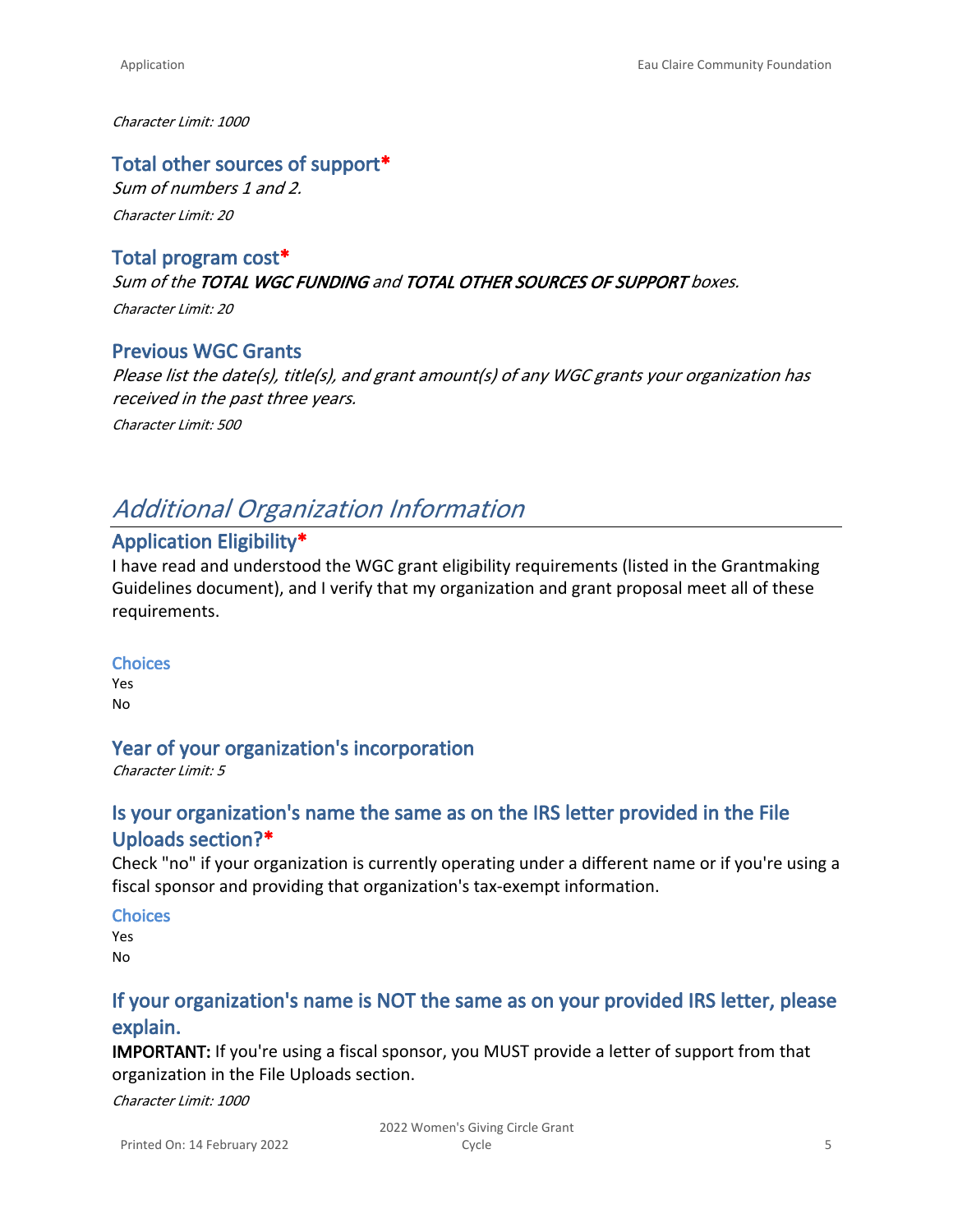## **Organization's fiscal year\***

*Character Limit: 100*

## **Social Media contact information\***

Please provide the name, email address, and phone number of someone at your organization who's in charge of Social Media (Facebook, Instagram, LinkedIn, etc.)

*Character Limit: 250*

## **Authorization by the organization's Executive Director or equivalent officer\***

I certify that the information provided in this application is correct to the best of my knowledge. I understand that additional information may be required by the Women's Giving Circle to aid the Grants Committee in their review of this request, and I'm available to answer your questions.

**NOTE:** Applicants who answer "no" are NOT eligible for grant funding.

**Choices**

Yes No

### **Authorization from the School District Superintendent (if applicable)** *APPLICATIONS FOR SCHOOL RELATED PROGRAMS REQUIRE THE AUTHORIZATION OF THE*

*DISTRICT SUPERINTENDENT. If your program will take place on school grounds, please upload a signed letter or an email from the Superintendent stating that she/he approves your proposal. File Size Limit: 2 MB*

## *File Uploads*

Please send an email to [grants@eccfwi.org](mailto:grants@eccfwi.org) if you have any questions about the following required attachments.

## **Budget\***

*Organization's current overall operating budget, including expenses and revenues File Size Limit: 2 MB*

## **Proof of Tax Exempt Status\***

*Copy of tax exempt status letter from the IRS, Government Certificate of Exemption, or equivalent proof of tax-exempt status File Size Limit: 2 MB*

## **Year-to-date Financials\***

Your organization's most recent financials, including your balance sheet and statement of activities